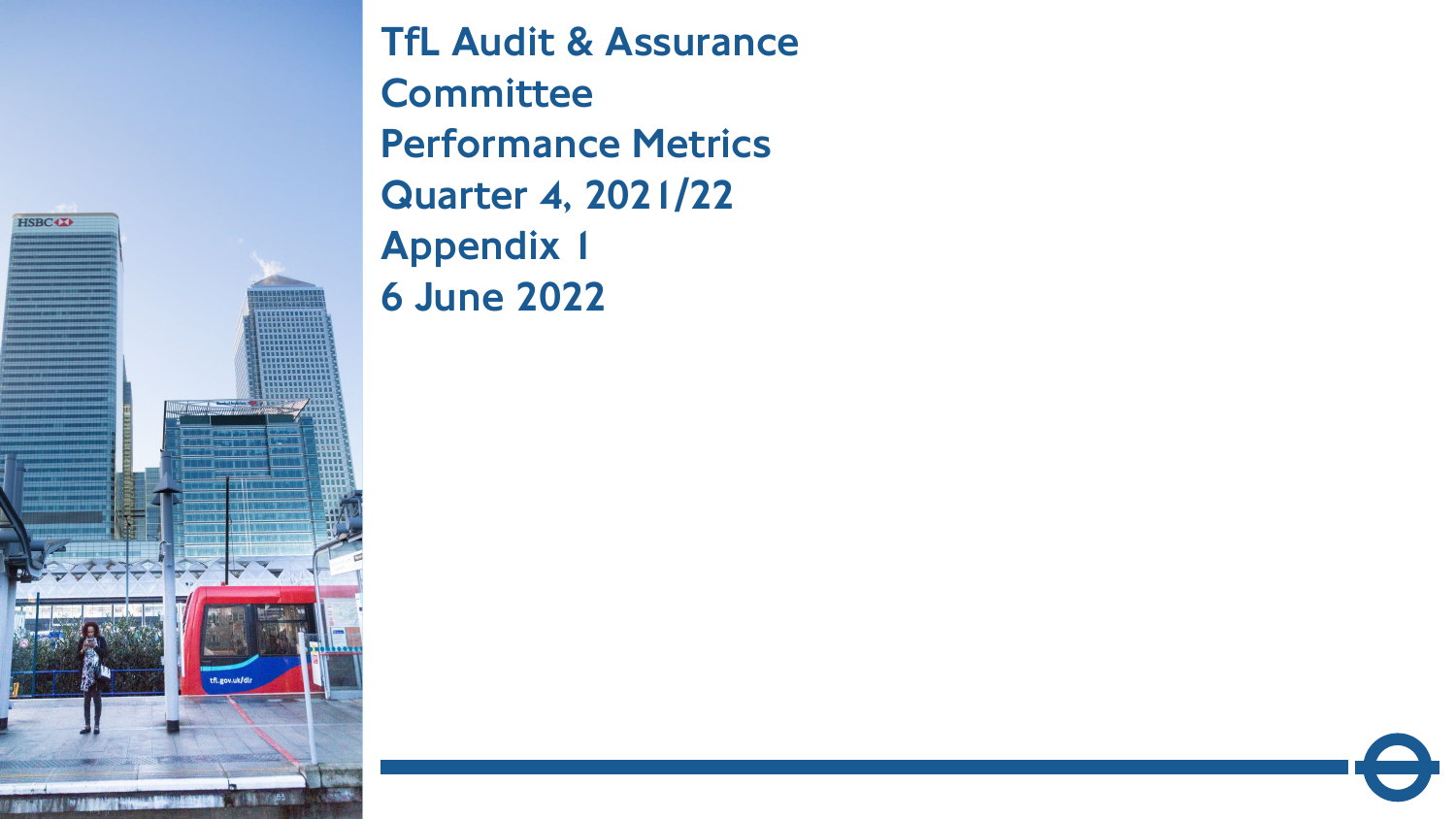# Audit Committee performance metrics to Q4, 2021/22

Total operating income: £366m lower than the Revised Budget. Full year passenger income is £3,154m, which is almost double that of last year, but £324m below Budget. Journeys and income were both lower than budget, a result of a much slower return to the workplace than expected and from the impacts of Omicron in December 2021.

Operating costs are £453m less than budget due to efficiencies, lower staff costs – where we have faced labour market challenges in recruitment, with staff levels still down compared to pre-pandemic levels – lower Elizabeth line running costs, the release of contingencies held to mitigate uncertainties - including ULEZ income - as well as timing of provisions.

Total capital expenditure (excluding Crossrail): £366m lower than Budget, largely a result of project slippage and deferrals, partly driven from the short term and stop-start nature of the current funding agreements.

2

## **Forecasting Accuracy**

#### *Variances: higher / (lower)*

| <b>Quarterly Forecasting Accuracy*</b> |          |          |         |         |
|----------------------------------------|----------|----------|---------|---------|
| £m                                     | Q1 2022  | Q2 2022  | Q3 2022 | Q4 2022 |
| <b>Operating Income</b>                | 800      | 899      | 1,169   | 1,480   |
| Variance to reported Budget            | 196      | (101)    | (70)    | (194)   |
| <b>Operating Cost</b>                  | (1, 487) | (1, 494) | (1,481) | (2,016) |
| Variance to reported Budget            | 71       | (7)      | 80      | (321)   |
| <b>Capital Delivery**</b>              | (271)    | (288)    | (288)   | (522)   |
| Variance to reported Budget            | 191      | (16)     | 71      | (49)    |
| <b>Net Cashflow</b>                    | 42       | 74       | (115)   | (321)   |
| Variance to reported Budget            | (163)    | 59       | 56      | (12)    |

| £m                      | YTD      |
|-------------------------|----------|
| <b>Operating Income</b> |          |
| Actual                  | 4,348    |
| <b>Revised Budget</b>   | 4,714    |
| <b>Operating Cost</b>   |          |
| Actual                  | (6, 478) |
| <b>Revised Budget</b>   | (6,931)  |
| <b>Capital Delivery</b> |          |
| Actual                  | (1, 367) |
| <b>Revised Budget</b>   | (1,735)  |
| <b>Net Cashflow</b>     |          |
| Actual                  | (320)    |
| <b>Revised Budget</b>   | (422)    |



\*Reporting is against the March TfL Budget for Q1 2022 and the 2021/22 Revised Budget for Q2-Q4 2022 \*\* Total TfL capital expenditure excludes amounts relating to Crossrail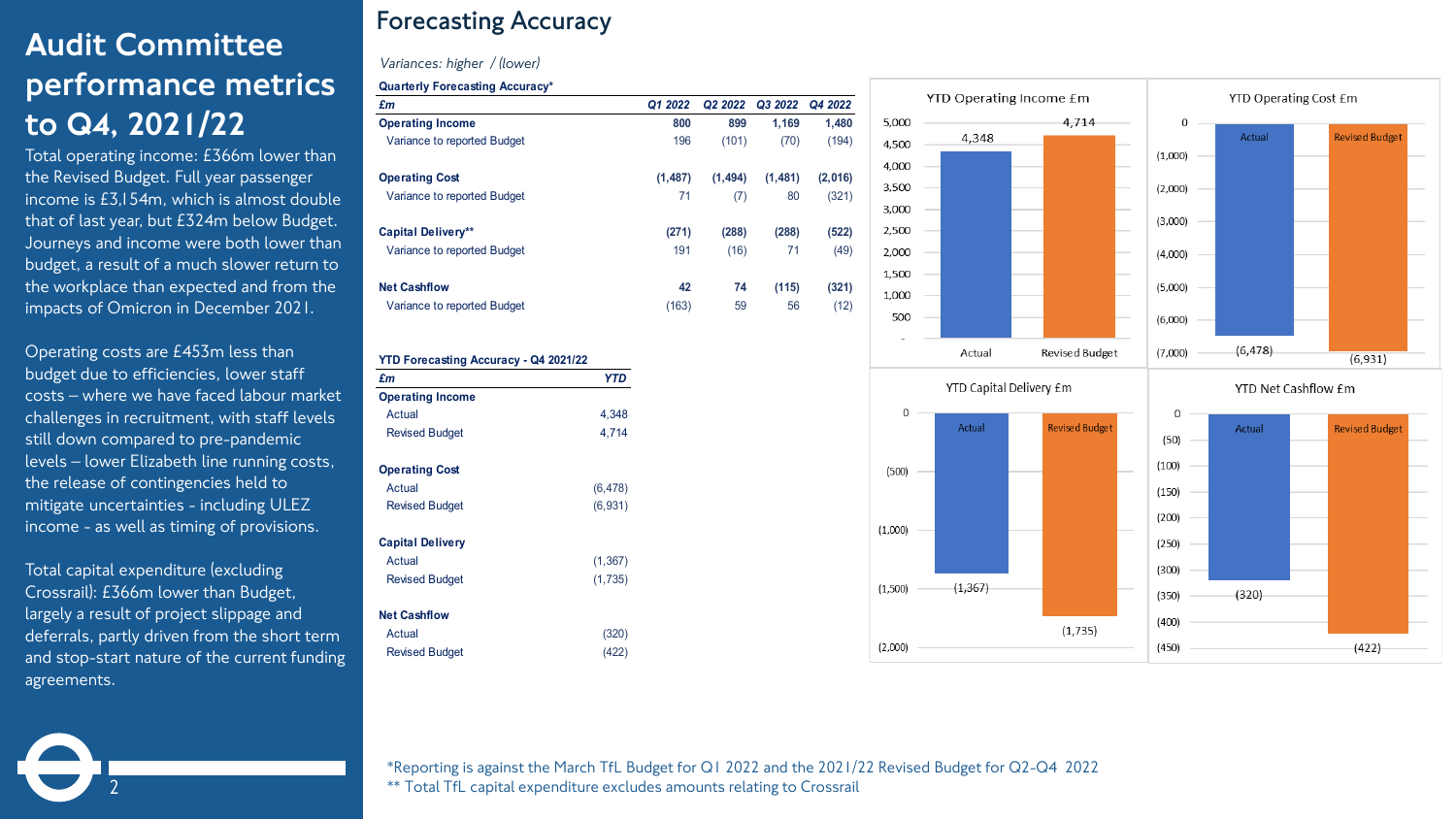# Audit Committee performance metrics to Q4, 21/22

Value of open items > 30 days on the bank reconciliation has decreased to £240k. Overall open items in Q4 with the items less that 30 days open standing at £31 .0m. This value includes an Outgoing BACS payment for £36.5m for buses which automatically closes after two days.

The volume of manual postings remains consistent at present fluctuating around 20%.

Therefore, for Q4 the KPI target of 80% for automated postings has been met. The target line has now been added in.

Finance/BSF will continue to review manual postings to seek further automation opportunities.

3

### **Processing payments**

#### Quarterly Figures

| £m                                         | Q121/22 | Q2 21/22 | Q3 21/22 | Q421/22 |
|--------------------------------------------|---------|----------|----------|---------|
| Open Items < 30 days (£m Value)            | (11.8)  | (0.11)   | (2.1)    | (31.0)  |
| Open Items $> 30$ days ( <i>Em Value</i> ) | 0.06    | (0.09)   | (0.29)   | (0.24)  |
| Open Items < 30 days (Volume)              | 871     | 1.816    | 1.600    | 1,227   |
| Open Items > 30 days (Volume)              | 1.263   | 817      | 722      | 1.110   |
| <b>Automated Postings %</b>                |         |          |          |         |
| Automated                                  | 8.927   | 9.280    | 9.834    | 12.690  |
| Manual                                     | 1.831   | 1.652    | 1.965    | 2.499   |
| Automated                                  | 79%     | 82%      | 80%      | 80%     |
| Manual                                     | 21%     | 18%      | 20%      | 20%     |